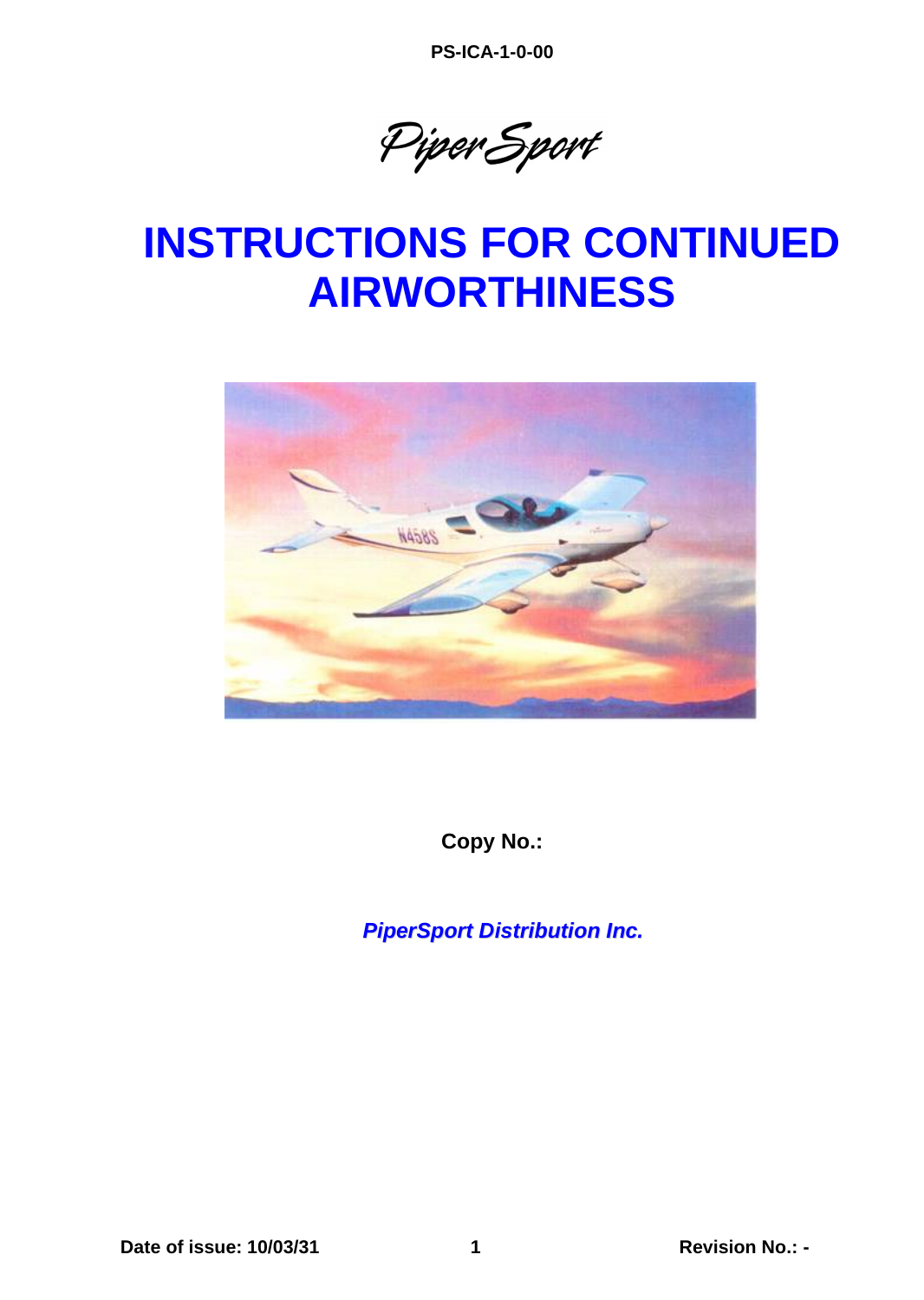*Intentionally left blank*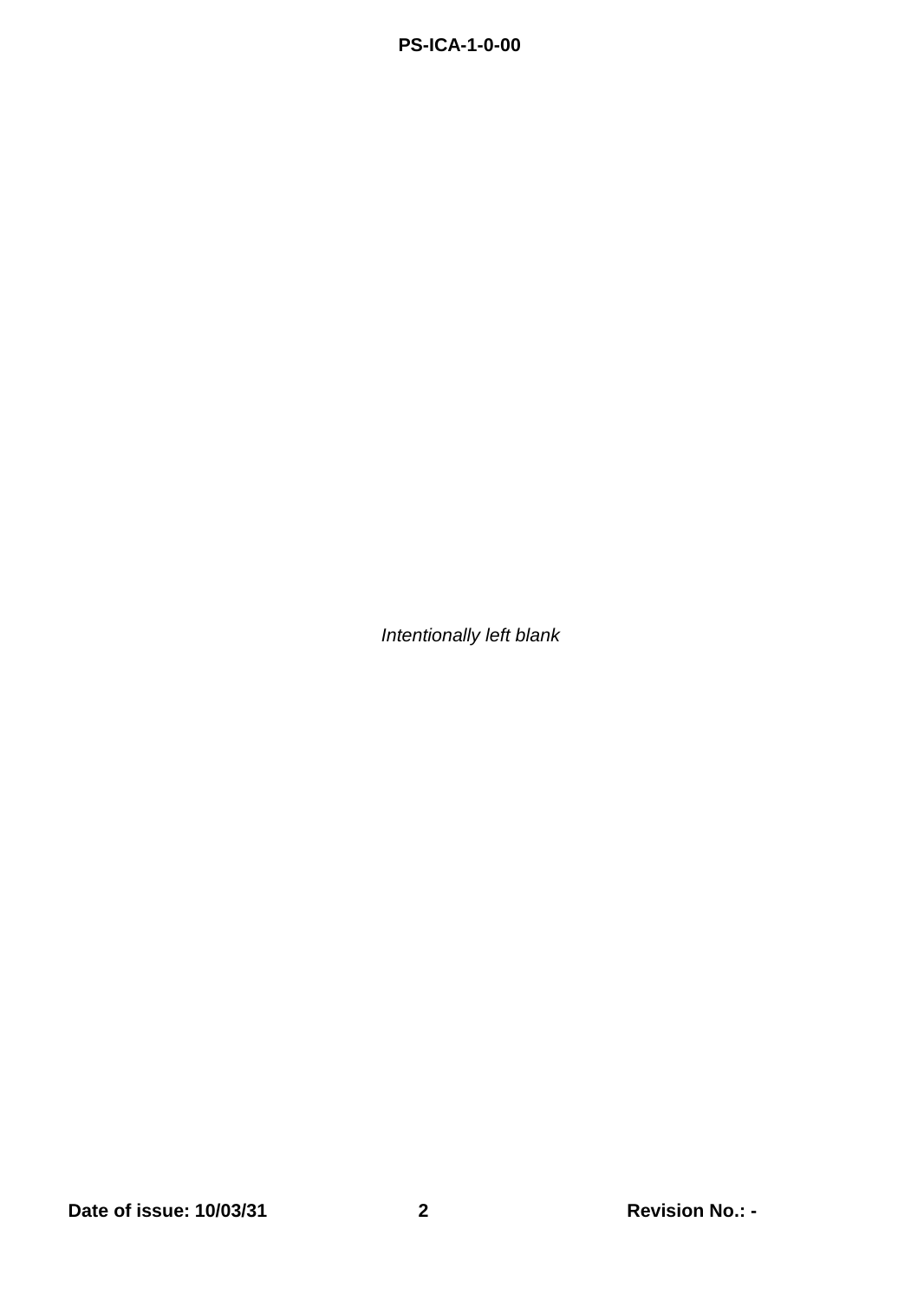Piper Sport

# **INSTRUCTIONS FOR CONTINUED AIRWORTHINESS**



*PiperSport aircraft is designed and manufactured by*



Czech Sport Aircraft a.s. Na Záhonech 1177/212, 686 04 Kunovice Czech Republic

www. czechsportaircraft.com; office@czechsportaircraft.com Fax: +420 576 519 394, Phone: +420 576 514 034 (Sales Dept.)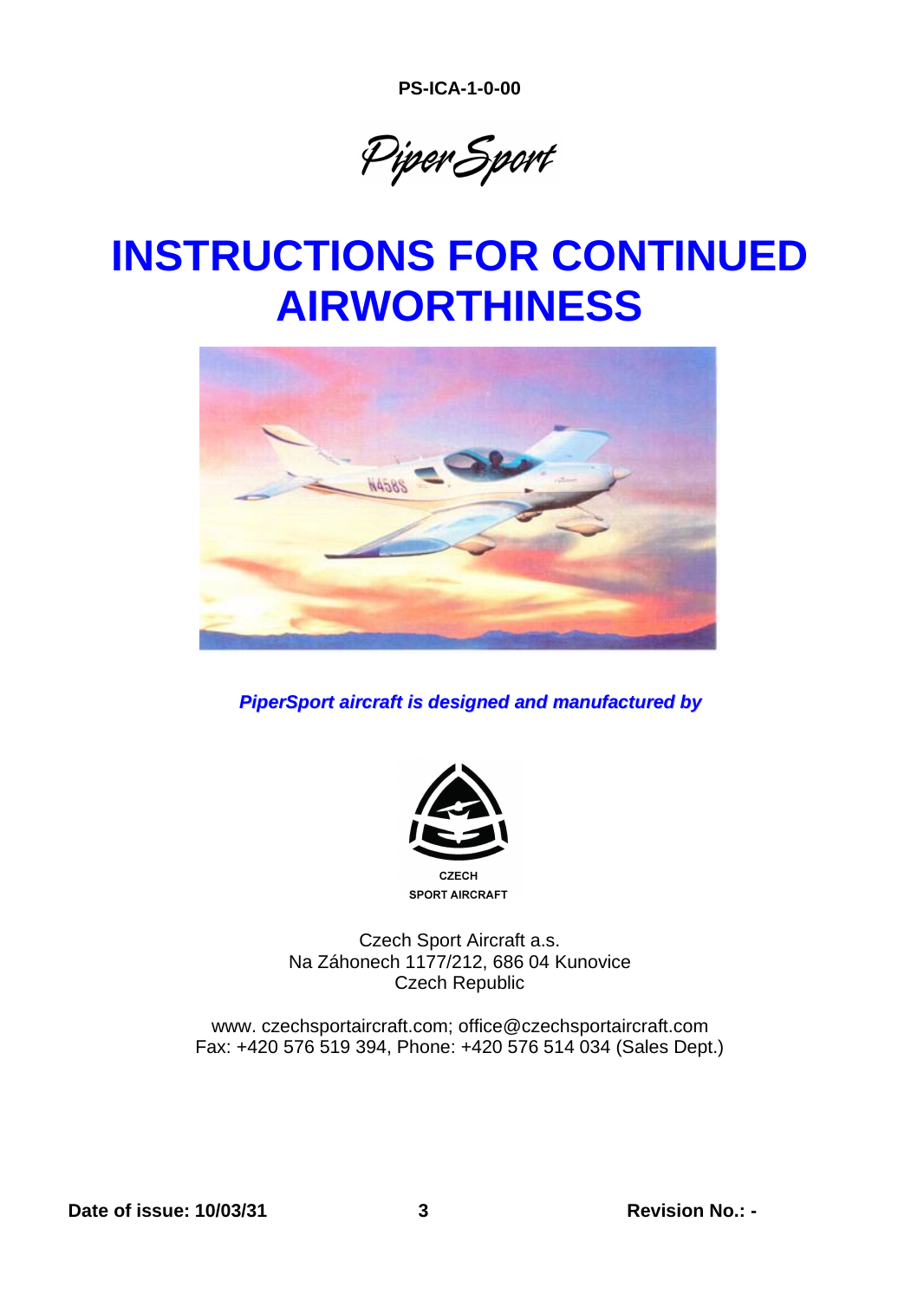*Intentionally left blank*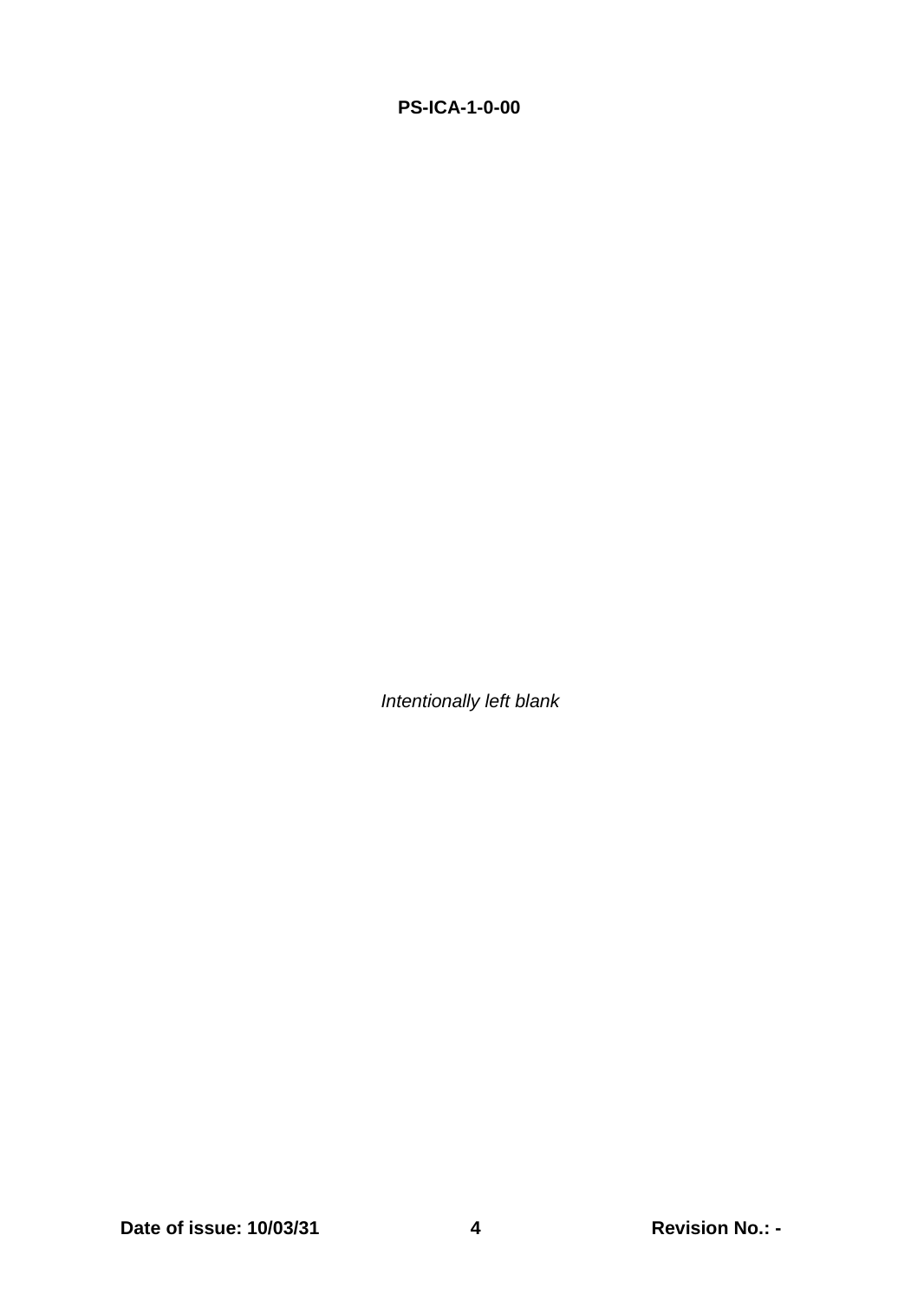#### **LIST OF REVISIONS PS-ICA-1-0-00**



٦

| Revision<br>No. | Pages | Revision description | Date | Signature |
|-----------------|-------|----------------------|------|-----------|
|                 |       |                      |      |           |
|                 |       |                      |      |           |
|                 |       |                      |      |           |
|                 |       |                      |      |           |
|                 |       |                      |      |           |
|                 |       |                      |      |           |
|                 |       |                      |      |           |
|                 |       |                      |      |           |
|                 |       |                      |      |           |
|                 |       |                      |      |           |
|                 |       |                      |      |           |
|                 |       |                      |      |           |
|                 |       |                      |      |           |
|                 |       |                      |      |           |
|                 |       |                      |      |           |
|                 |       |                      |      |           |
|                 |       |                      |      |           |
|                 |       |                      |      |           |
|                 |       |                      |      |           |
|                 |       |                      |      |           |
|                 |       |                      |      |           |
|                 |       |                      |      |           |
|                 |       |                      |      |           |
|                 |       |                      |      |           |
|                 |       |                      |      |           |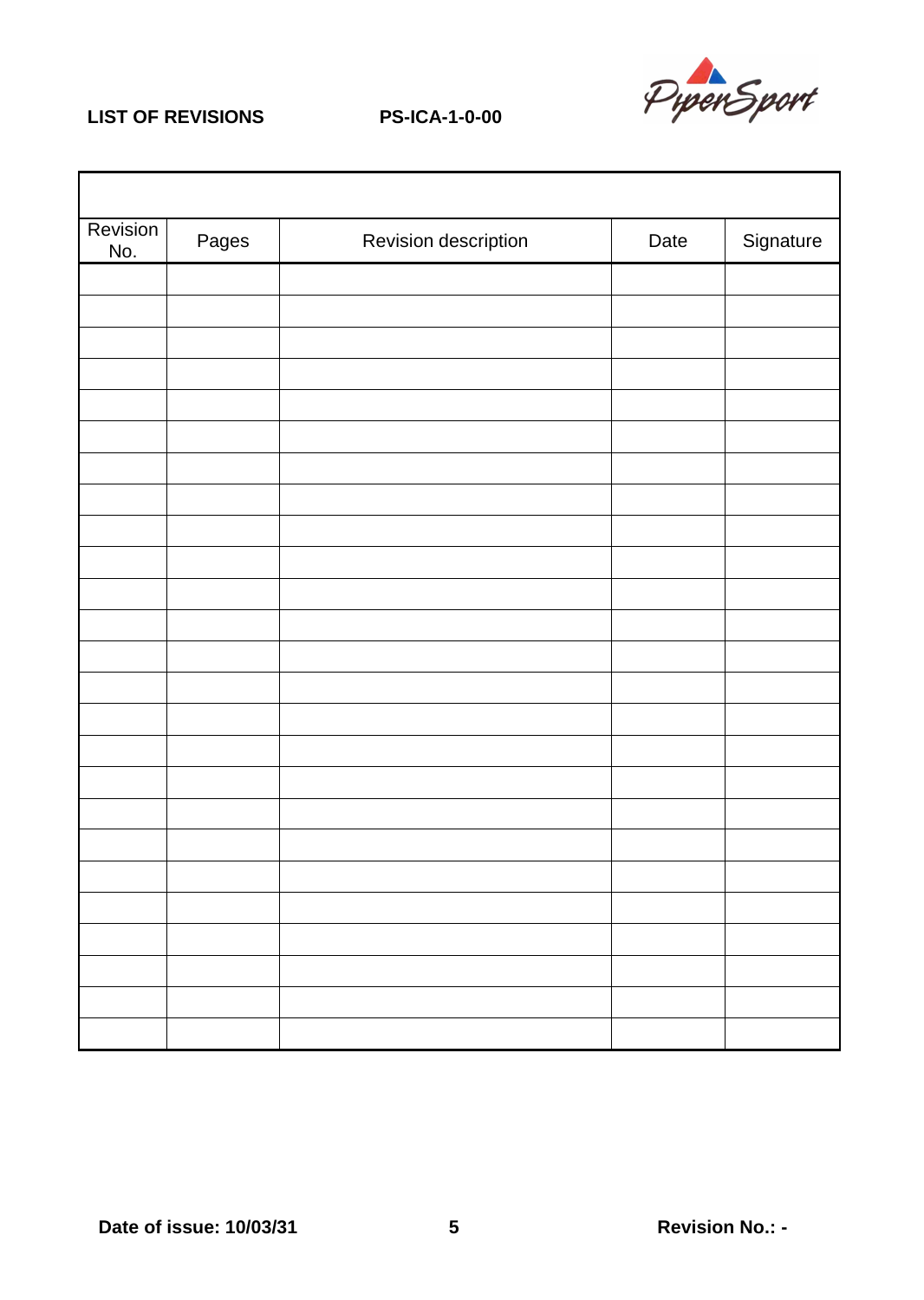

### **LIST OF EFFECTIVE PAGES PS-ICA-1-0-00**

| Page             | Revision       | Page | Revision | Page | Revision |
|------------------|----------------|------|----------|------|----------|
| $\mathbf{1}$     | Original issue |      |          |      |          |
| $\overline{2}$   | Original issue |      |          |      |          |
| $\mathfrak{B}$   | Original issue |      |          |      |          |
| $\overline{4}$   | Original issue |      |          |      |          |
| $\overline{5}$   | Original issue |      |          |      |          |
| $\,6\,$          | Original issue |      |          |      |          |
| $\overline{7}$   | Original issue |      |          |      |          |
| $\, 8$           | Original issue |      |          |      |          |
| $\boldsymbol{9}$ | Original issue |      |          |      |          |
| 10               | Original issue |      |          |      |          |
| 11               | Original issue |      |          |      |          |
| 12               | Original issue |      |          |      |          |
| 13               | Original issue |      |          |      |          |
| 14               | Original issue |      |          |      |          |
|                  |                |      |          |      |          |
|                  |                |      |          |      |          |
|                  |                |      |          |      |          |
|                  |                |      |          |      |          |
|                  |                |      |          |      |          |
|                  |                |      |          |      |          |
|                  |                |      |          |      |          |
|                  |                |      |          |      |          |
|                  |                |      |          |      |          |
|                  |                |      |          |      |          |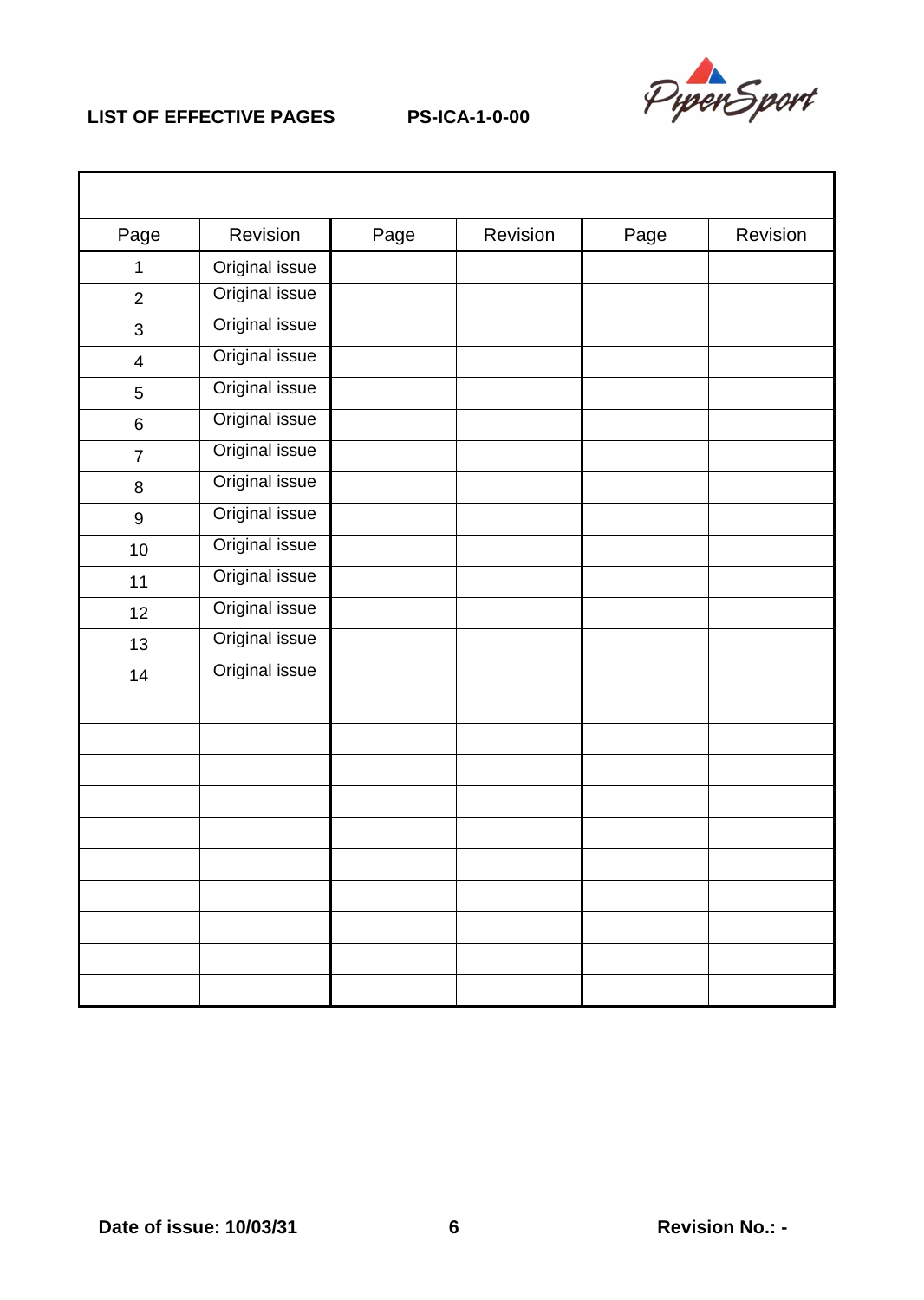

#### **CSA**

Czech Sport Aircraft a.s.

**Safety effect** (according to ASTM F 2295-10)

The actual service report or potential consequences on the service issue. The more adverse consequences, the higher risk weighing. The weighting for each safety effect is shown below:

- ? **Catastrophic Effect (4)** High potential for loss of aircraft and fatalities.
- ? **Hazardous effect (3)** Large reduction in functional capabilities or safety margins that may cause serious or fatal injuries.
- ? **Major effect (2)** Significant reduction in functional capabilities or safety margins that may cause physical discomfort or a significant increase in workload, possible injuries, or fatalities.
- ? **Minor effect (1)** Slight reduction in functional capabilities or safety margins that may cause an increase in workload or require use of emergency procedures.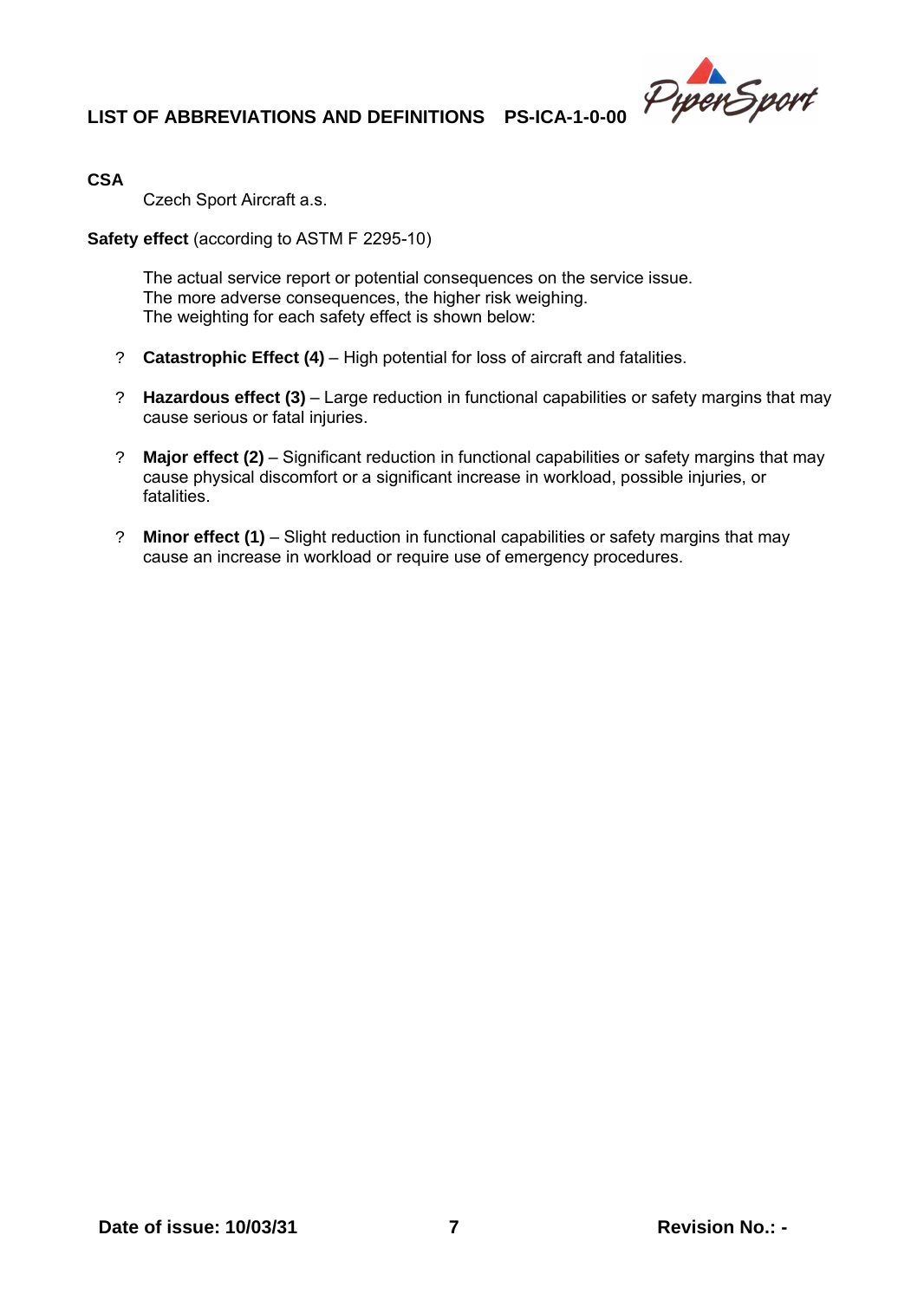

### **CONTENTS PS-ICA-1-0-00**

| 1.<br>2.         | LIST OF DOCUMENTS FOR CONTINUED AIRWORTHINESS  9                                     |  |
|------------------|--------------------------------------------------------------------------------------|--|
| 3.               | <b>DESIGNATION OF DOCUMENTS</b>                                                      |  |
| $\overline{4}$ . | OBLIGATIONS OF OWNER/OPERATOR OF THE AIRCRAFT  11                                    |  |
| 5.               | PROCEDURE OF HANDOVER OF NOTICES ABOUT<br>DISCREPANCES IN DOCUMENTATION AND FAILURES |  |
| 6.               | OPERATIONAL SAFETY RISK ASSESSMENT PROCEDURE  12                                     |  |
| 7 <sub>1</sub>   |                                                                                      |  |
| 8.               |                                                                                      |  |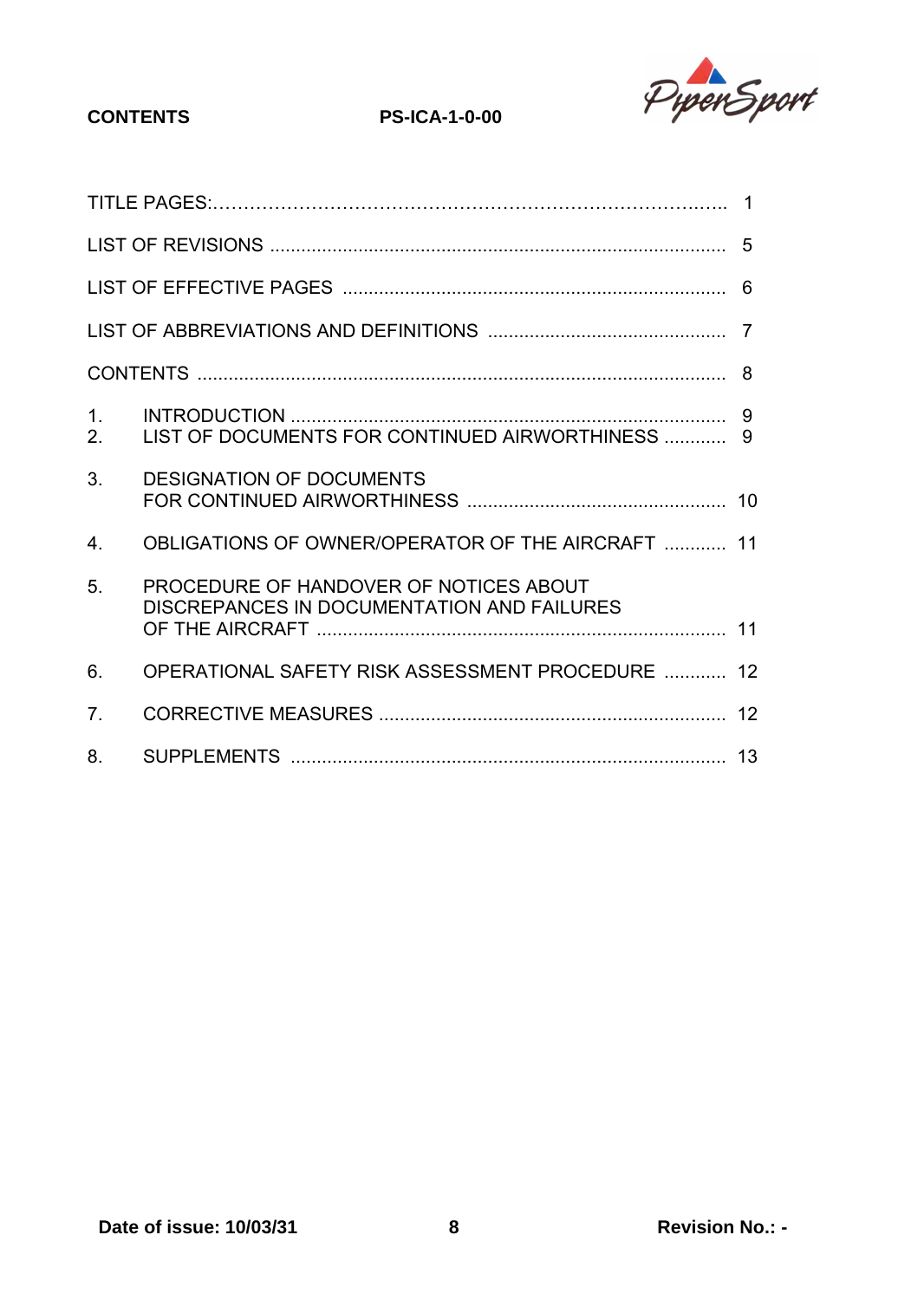

#### **1. INTRODUCTION, 2. LIST PS-ICA-1-0-00**

This organization standard establishes standard practices for continued operational safety monitoring of aircraft produced by CSA.

#### **2. LIST OF DOCUMENTS FOR CONTINUED AIRWORTHINESS**

List of documents, which are (according to need) provided to owners/operators for maintenance of continued airworthiness:

#### 1 **Pilot Operating Handbook (POH)**

provides information to pilots for safe and effective operation of the aircraft and a Supplement for pilot's training.

2 **Maintenance and Inspection Procedures (MIP)**  provides information necessary for inspection and maintenance of the aircraft.

#### 3 **Aircraft Assembly Manual**

shows procedures for assembling/dismantling of the aircraft for ground transportation.

#### 4 **Instructions for Continued Airworthiness**

inform the owner/operator with documents for continued airworthiness and with procedures (forms) for

- Notice of owner/operator about discrepancy in documentation (Supplement 1) and

- Notice of owner/operator about operating failure of the aircraft (Supplement 2).

#### 5 **Wiring Manual**

shows the wiring diagrams of the aircraft.

#### 6 **Spare Parts Catalogue**

provides list and figures of all parts of the aircraft considered as necessary for maintenance and repairs of the aircraft.

#### 7 **Service Bulletin (SB)**

is used for notices, which do not require immediate action, but which are recommended as future actions.

8 **Safety Alert or Airworthiness Directive (AD)**  is used for notices requiring immediate action.

**Documents 1 – 4** are provided to the owner/operator with each delivered aircraft.

**Documents 5 – 8** are provided according to need and they are available on http://www.czechsportaircraft.com/ .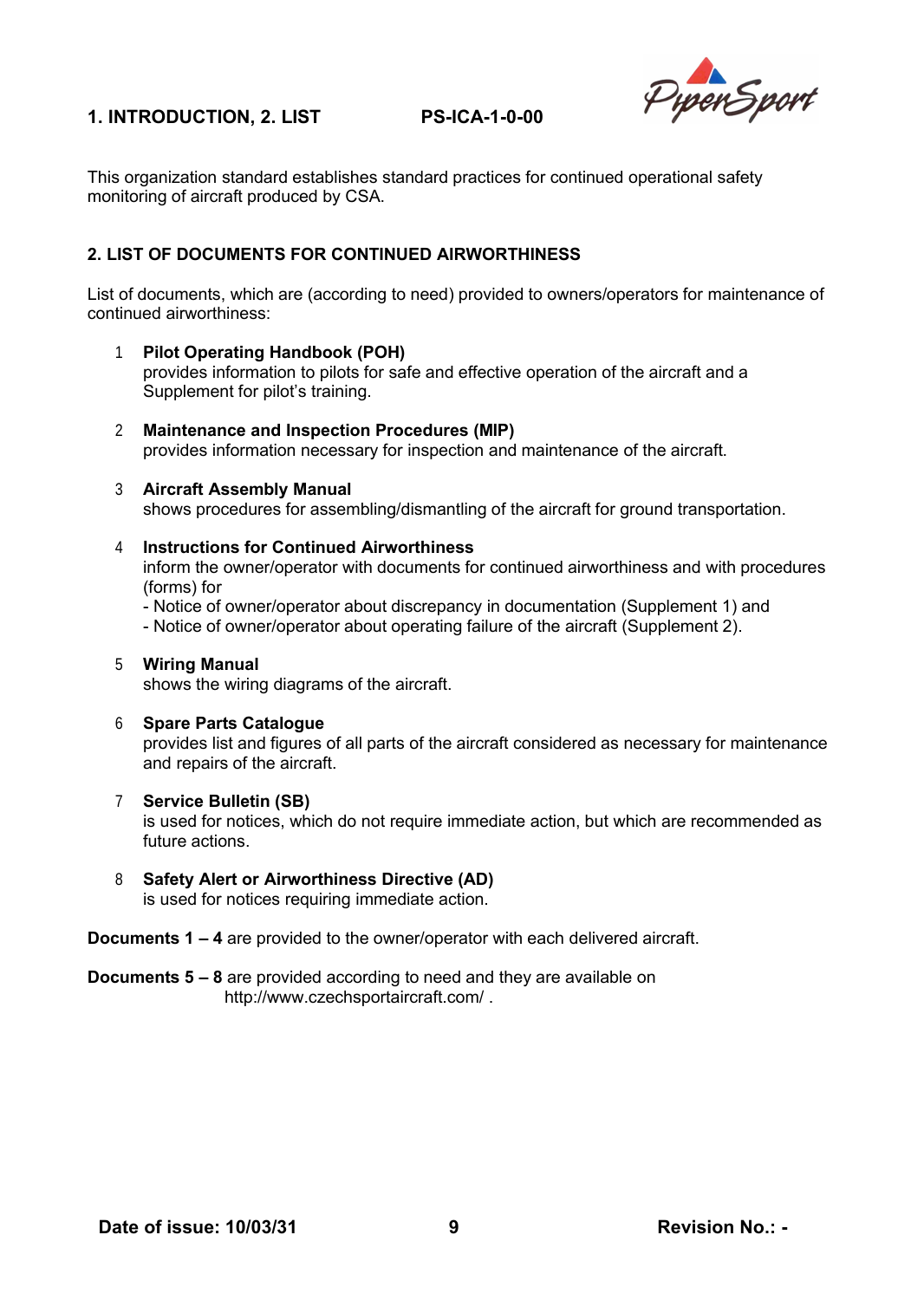



#### **DESIGNATION OF DOCUMENTS FOR CONTINUED AIRWORTHINESS**

Each aircraft manual is designated as follows:

## **AA-MMM-E-P-VV**

| AΑ  |  |
|-----|--|
| PS  |  |
| etc |  |

**A** Aircraft model **PiperSport** 

etc.

| <b>MMM</b> | Manual                                          |
|------------|-------------------------------------------------|
| <b>POH</b> | <b>Pilot Operating Handbook</b>                 |
| <b>MIP</b> | Maintenance and Inspection Procedures           |
| <b>AAM</b> | <b>Aircraft Assembly Manual</b>                 |
| <b>ICA</b> | <b>Instructions for Continued Airworthiness</b> |
| <b>WMA</b> | <b>Wiring Manual</b>                            |
| <b>SPC</b> | <b>Spare Parts Catalogue</b>                    |
|            |                                                 |

| Е | Code of engine |
|---|----------------|
| 0 | All engines    |
| 1 | Rotax 912      |

etc.

| P    | Code of propeller |
|------|-------------------|
| 0    | All propellers    |
| 1    | Woodcomp Klassic  |
| etc. |                   |

| <b>VV</b> | Code of variant of equipment |
|-----------|------------------------------|
| 00        | All variants of equipment    |
| 01        | 1st variant of equipment     |
| etc.      |                              |

Example:

## **PS-MIP-1-0-00**

The Technical Documentation department will keep the record of

- ? codes of engines,
- ? codes of propellers and
- ? codes of variants of equipment.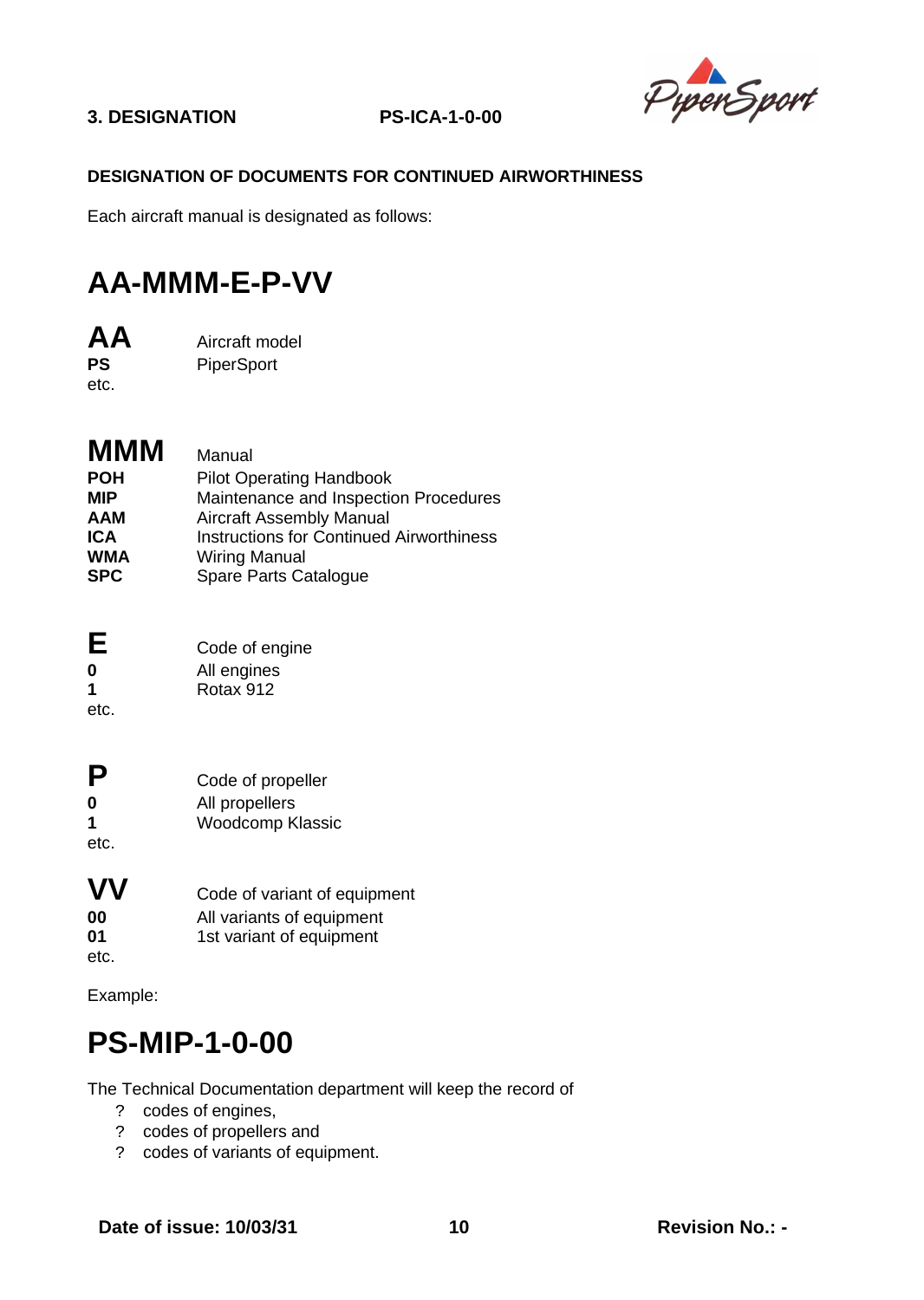

#### **4. OBLIGATIONS, 5. PROCEDURE PS-ICA-1-0-00**

#### **4. OBLIGATIONS OF OWNER/OPERATOR OF THE AIRCRAFT**

Further obligations of the owner/operator of the aircraft are shown in **Instructions for Continued Airworthiness**, which are delivered with the aircraft.

- 1. The owner/operator of the aircraft will read, understand and observe Maintenance and Inspection Procedures and Instructions for Continued Airworthiness provided by the manufacturer.
- 2. The owner/operator of the aircraft is responsible for provision of contact information to the manufacturer, which will be used by the manufacturer for sending of additional airworthiness information (e.g. Bulletins).
- 3. The owner/operator of the aircraft is responsible for reporting to the manufacturer of all safety flight problems or found significant operating problems.
- 4. The owner/operator of the aircraft is responsible for completion of notifications about corrective measures of Service Bulletins, AD and all airworthiness regulations with regard to maintenance of the aircraft airworthiness.
- 5. The owner of the aircraft ensures the performance of any necessary required corrective actions either according to the requirement of corrective action, or at next scheduled annual inspection.
- 6. If the aircraft owner/operator does not complete a mandatory service requirement, then the aircraft will be considered for not complying with applicable airworthiness regulations and can be inflicted by regulatory measure of an airworthiness authority.

#### **5. PROCEDURE OF HANDOVER OF NOTICES ABOUT DISCREPANCES IN DOCUMENTATION AND FAILURES OF THE AIRCRAFT**

Following instructions are shown in Instructions for Continued Airworthiness, which are delivered with each aircraft:

CSA company makes all effort for equipment of owners/operators with accurate and sententious information for maintenance and continued airworthiness.

If some problems occur in appropriate documents, the owner/operator of the aircraft will announce it to the CSA company through the form **Notice of owner/operator about discrepancies in documentation** shown in Supplement 1. It is filled up together with detail description of the problem and sent by fax or E-mail to the CSA company. The problem is solved and the answer is sent back to the owner/operator.

CSA company also asks owners/operators of the CSA aircraft for sending of information about reliability of these aircraft. In case of failure of the aircraft, the owner/operator of the aircraft will announce it to the CSA company through the form **Notice of owner/operator about operating failure of the aircraft** shown in Supplement 2.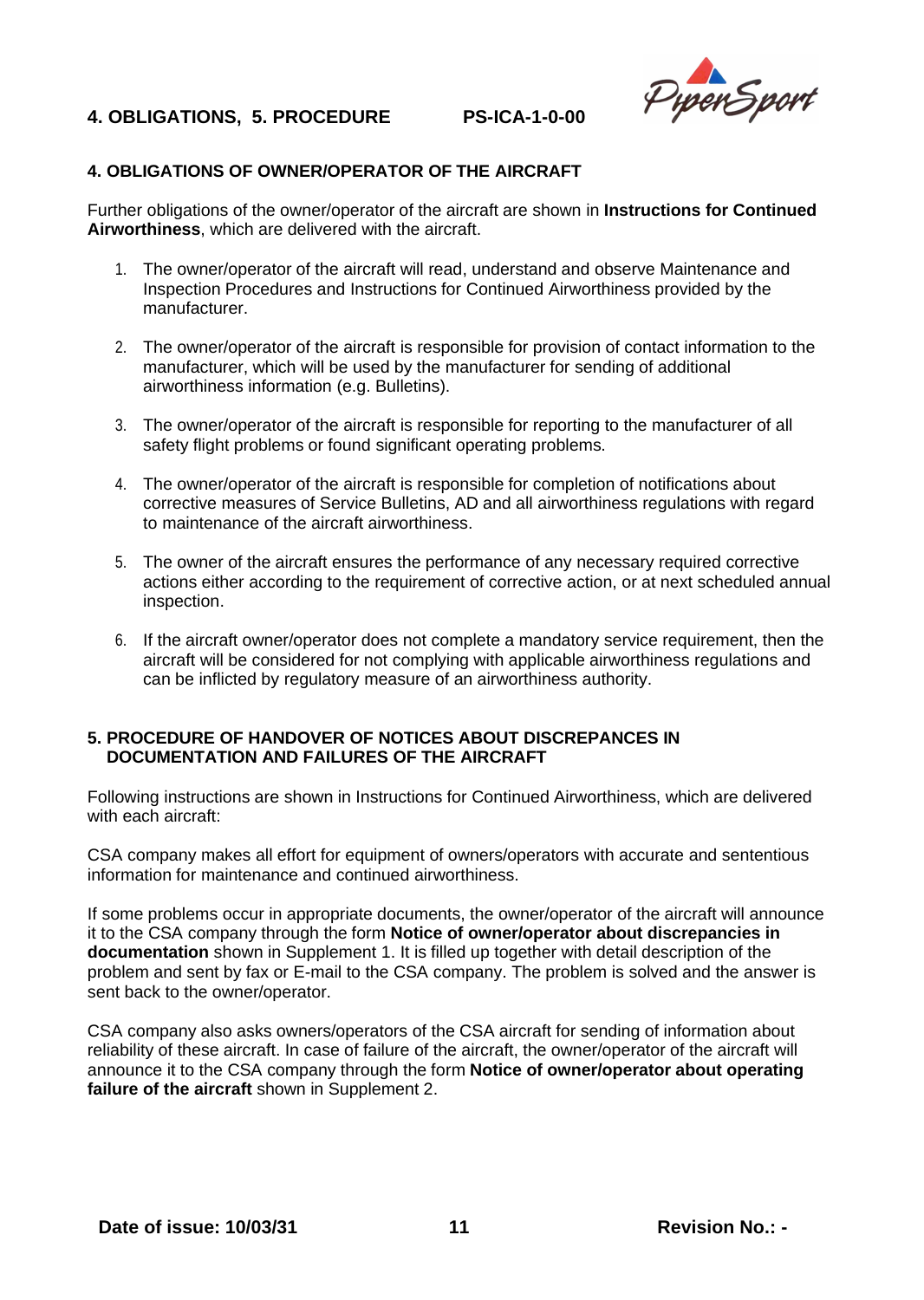

### **6. OPERATIONAL SAFETY, 7. CORECTIVE PS-ICA-1-0-00**

#### **6. OPERATIONAL SAFETY RISK ASSESSMENT PROCEDURE**

Based on **Notice of owner/operator about operating failure of the aircraft**, an assessment of risk for operational safety for given failure will be performed in accordance with the ASTM F 2295, ANNEX.

The effect on operational safety is assessed as follows:

- ? Catastrophic effect (4)
- ? Hazardous effect (3)
- ? Major effect (2)
- ? Minor effect (1)

This procedure is used for determination of effects of failures on the flight safety and for determination of appropriate corrective measures.

Nevertheless, each operational situation is unique one and an experience or evaluation of the manufacturer may lead also to measures different from those shown in the procedure.

#### **7. CORRECTIVE MEASURES**

As soon as a corrective measure is determined in accordance with the ASTM F 2295, ANNEX, the manufacturer will issue an announcement and will send it to known owners/operators of affected aircraft.

Following information will be contained in the Notice:

- 1. Name, address, web site and phone number of issuing subject.
- 2. Date of issue of the Notice.
- 3. Date of effectiveness of the Notice.
- 4. Limitation for realization of any requested corrective measure.
- 5. Manufacturer and model of the aircraft.
- 6. Serial numbers of affected LSA.
- 7. Number unambiguously identifying the Notice.
- 8. A number of replaced Notice, if applicable.
- 9. Page numbers and number of pages.
- 10. The first page will contain the specification (see chapter 2)
	- SAFETY ALERT,
	- AIRWORTHINESS DIRECTIVE or
	- SERVICE BULLETIN.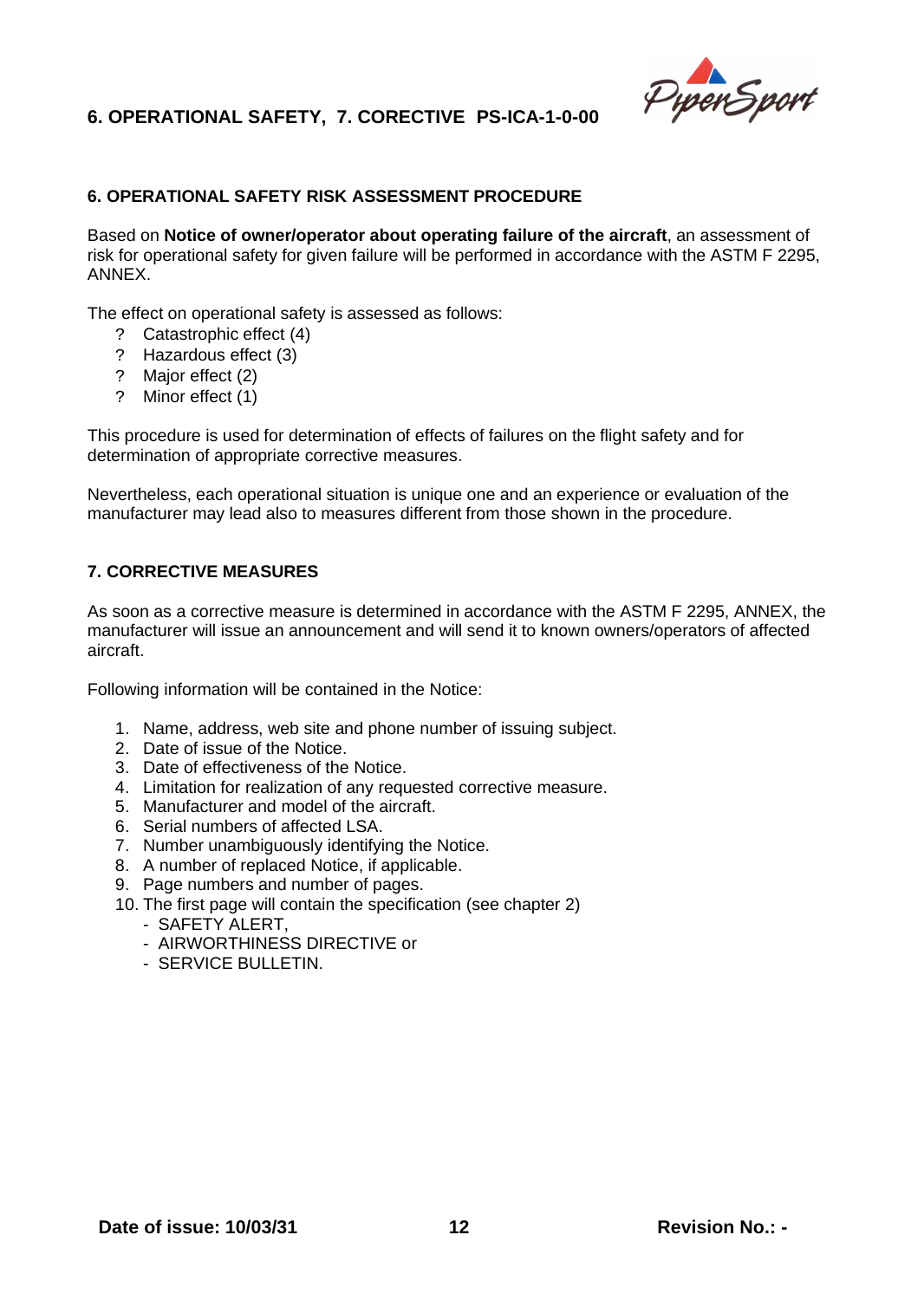

#### **8. SUPPLEMENTS PS-ICA-1-0-00**

#### **Supplement 1 Notice of owner/operator about discrepancies in documentation**

#### **CUSTOMER FEEDBACK**

### **Return via FAX, mail or E-mail to the Czech Sport Aircraft, a.s.**

| Publication title:                             |               |
|------------------------------------------------|---------------|
| Date of issue:                                 |               |
| Date of last revision:                         |               |
| Paragraph<br>Section,<br>Chapter,<br>affected: |               |
| Your feedback:                                 |               |
| Now reads:                                     |               |
| Should reads:                                  |               |
| Your name:                                     |               |
| Address:                                       |               |
| Position:                                      | Telephone No. |
| Company:                                       | Fax. No.      |
|                                                | e-mail:       |
| Your signature and date:                       |               |